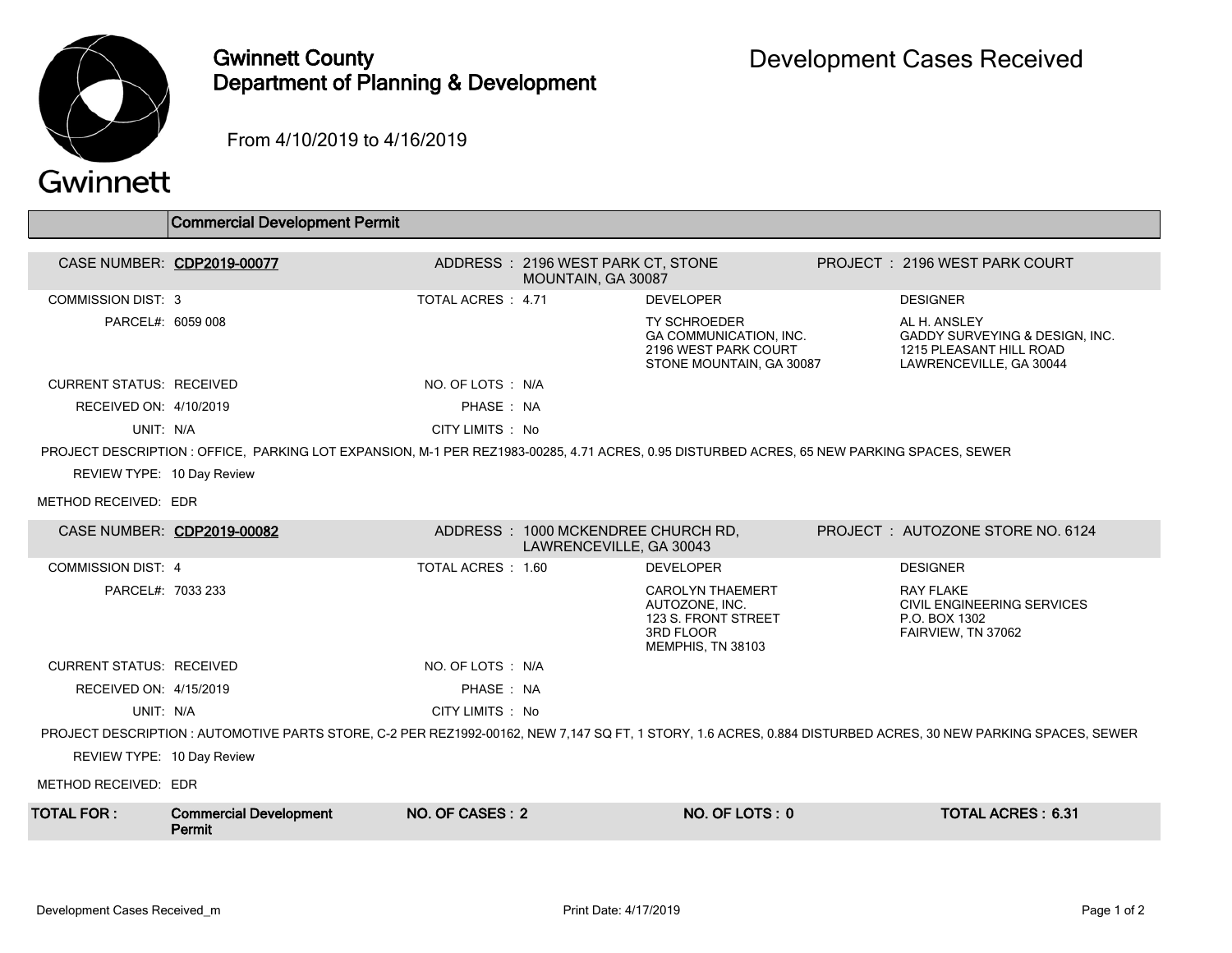|                                                                                                                        | <b>Final Plat</b>                                                                                                     |                     |                                                          |                                                                                                        |  |                                                                                                                                     |  |  |
|------------------------------------------------------------------------------------------------------------------------|-----------------------------------------------------------------------------------------------------------------------|---------------------|----------------------------------------------------------|--------------------------------------------------------------------------------------------------------|--|-------------------------------------------------------------------------------------------------------------------------------------|--|--|
| CASE NUMBER: FPL2019-00015                                                                                             |                                                                                                                       |                     |                                                          | ADDRESS: MIDDLE FORK TRL (BLOCK 100) TRL,                                                              |  | <b>PROJECT : RIVER CLUB PHASE 3 UNIT 2</b>                                                                                          |  |  |
|                                                                                                                        |                                                                                                                       |                     | SUWANEE, GA 30024                                        |                                                                                                        |  |                                                                                                                                     |  |  |
| <b>COMMISSION DIST: 1</b>                                                                                              |                                                                                                                       | TOTAL ACRES : 48.94 |                                                          | <b>DEVELOPER</b>                                                                                       |  | <b>DESIGNER</b>                                                                                                                     |  |  |
| PARCEL#: 7285 008                                                                                                      |                                                                                                                       |                     |                                                          | <b>JOHN LOYD</b><br><b>CRESCENT RESOURCES, LLC</b><br>681 TRINITY PLACE<br>SUWANCE, GA 30024           |  | <b>JEFF SMITH</b><br>RIDGE PLANNING AND ENGINEERING<br>1290 KENNESTONE CIRCLE<br><b>BUILDING A, SUITE 200</b><br>MARIETTA, GA 30066 |  |  |
| <b>CURRENT STATUS: RECEIVED</b>                                                                                        |                                                                                                                       | NO. OF LOTS : 48    |                                                          |                                                                                                        |  |                                                                                                                                     |  |  |
| RECEIVED ON: 4/11/2019                                                                                                 |                                                                                                                       | PHASE: 3            |                                                          |                                                                                                        |  |                                                                                                                                     |  |  |
| UNIT: 2                                                                                                                |                                                                                                                       | CITY LIMITS : No    |                                                          |                                                                                                        |  |                                                                                                                                     |  |  |
|                                                                                                                        | PROJECT DESCRIPTION : SINGLE FAMILY SUBDIVISION, PHASE 3 UNIT 2, R-100 PER REZ2000-00122, 48 LOTS, 48.94 ACRES, SEWER |                     |                                                          |                                                                                                        |  |                                                                                                                                     |  |  |
| REVIEW TYPE: 10 Day Review                                                                                             |                                                                                                                       |                     |                                                          |                                                                                                        |  |                                                                                                                                     |  |  |
| METHOD RECEIVED: EDR                                                                                                   |                                                                                                                       |                     |                                                          |                                                                                                        |  |                                                                                                                                     |  |  |
| <b>TOTAL FOR:</b>                                                                                                      | <b>Final Plat</b>                                                                                                     | NO. OF CASES: 1     |                                                          | NO. OF LOTS: 48                                                                                        |  | <b>TOTAL ACRES: 48.94</b>                                                                                                           |  |  |
|                                                                                                                        | Multifamily Development Permit                                                                                        |                     |                                                          |                                                                                                        |  |                                                                                                                                     |  |  |
|                                                                                                                        |                                                                                                                       |                     |                                                          |                                                                                                        |  |                                                                                                                                     |  |  |
|                                                                                                                        | CASE NUMBER: MDP2019-00008                                                                                            |                     | ADDRESS : 2620 MALL OF GEORGIA BLVD,<br>BUFORD, GA 30519 |                                                                                                        |  | <b>PROJECT : ARISTON APARTMENTS</b>                                                                                                 |  |  |
| <b>COMMISSION DIST: 4</b>                                                                                              |                                                                                                                       | TOTAL ACRES : 11.01 |                                                          | <b>DEVELOPER</b>                                                                                       |  | <b>DESIGNER</b>                                                                                                                     |  |  |
| PARCEL#: 7177 047                                                                                                      |                                                                                                                       |                     |                                                          | <b>TYLER GAINES</b><br>POLLACK SHORES<br>5605 GLENRIDGE DRIVE<br><b>SUITE 700</b><br>ATLANTA, GA 30342 |  | <b>JOE LANCASTER</b><br>J. LANCASTER ASSOCIATES, INC.<br><b>255 VILLAGE PARKWAY</b><br>SUITE 630<br>MARIETTA, GA 30067              |  |  |
| <b>CURRENT STATUS: RECEIVED</b>                                                                                        |                                                                                                                       | NO. OF LOTS:        |                                                          |                                                                                                        |  |                                                                                                                                     |  |  |
| RECEIVED ON: 4/10/2019                                                                                                 |                                                                                                                       | PHASE: NA           |                                                          |                                                                                                        |  |                                                                                                                                     |  |  |
| UNIT: N/A                                                                                                              |                                                                                                                       | CITY LIMITS : No    |                                                          |                                                                                                        |  |                                                                                                                                     |  |  |
| PROJECT DESCRIPTION : ARISTON APARTMENTS, MU-R PER CIC2018-00011, 285 UNITS, 11.01 ACRES, 10.05 DISTURBED ACRES, SEWER |                                                                                                                       |                     |                                                          |                                                                                                        |  |                                                                                                                                     |  |  |
|                                                                                                                        |                                                                                                                       |                     |                                                          |                                                                                                        |  |                                                                                                                                     |  |  |
| REVIEW TYPE: 5 Day Review                                                                                              |                                                                                                                       |                     |                                                          |                                                                                                        |  |                                                                                                                                     |  |  |
| METHOD RECEIVED: EDR                                                                                                   |                                                                                                                       |                     |                                                          |                                                                                                        |  |                                                                                                                                     |  |  |
| <b>TOTAL FOR:</b>                                                                                                      | <b>Multifamily Development</b><br>Permit                                                                              | NO. OF CASES: 1     |                                                          | NO. OF LOTS: 0                                                                                         |  | <b>TOTAL ACRES: 11.01</b>                                                                                                           |  |  |
| <b>GRAND TOTALS</b>                                                                                                    |                                                                                                                       | NO. OF CASES: 4     |                                                          | NO. OF LOTS: 48                                                                                        |  | <b>TOTAL ACRES: 66.26</b>                                                                                                           |  |  |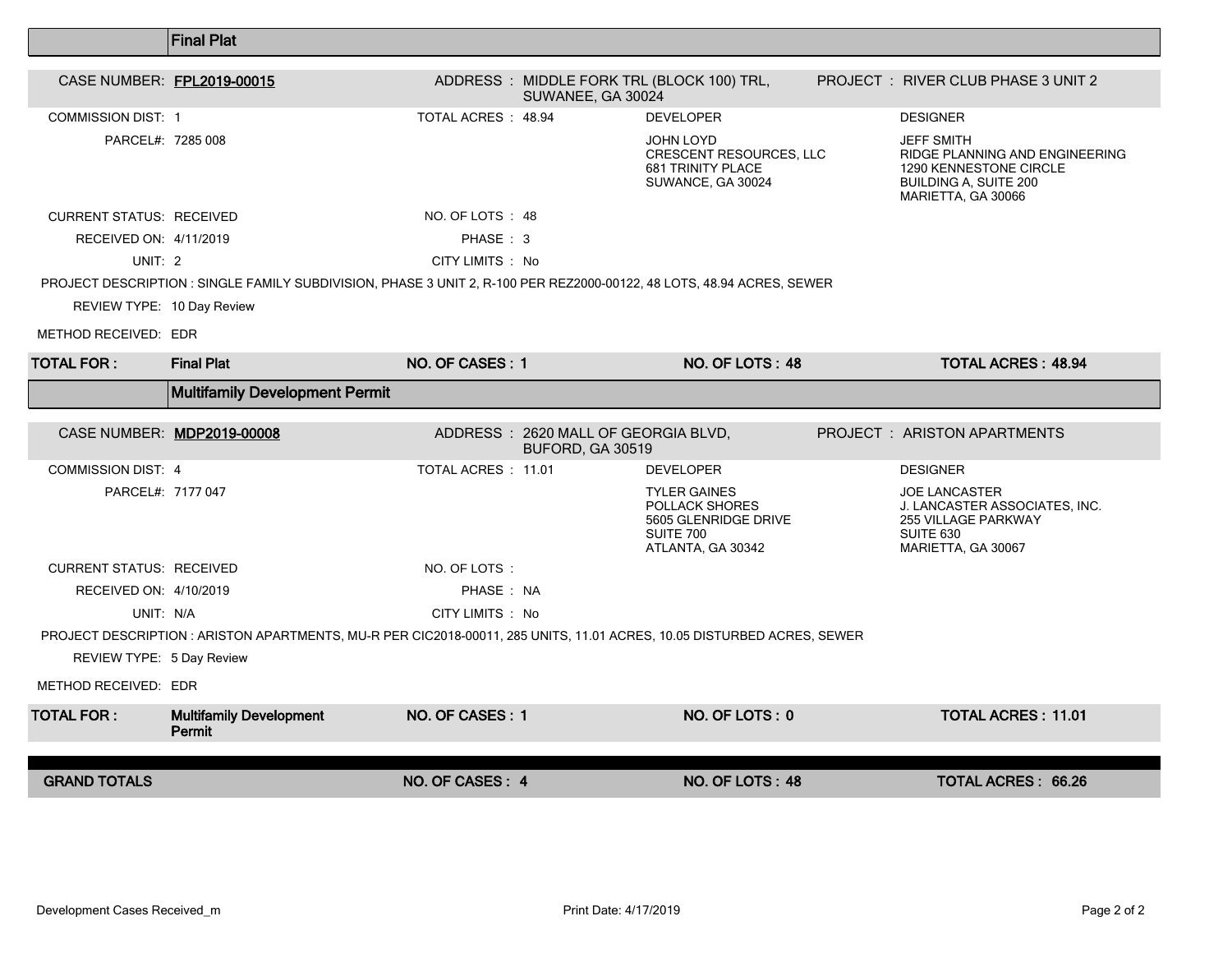

Gwinnett County Department of Planning & Development

## **Plan Review Submittals for Proposed Commercial Buildings**

The Department of Planning & Development received no plan review applications for proposed commercial buildings for the period of 4/10/2019 to 4/16/2019.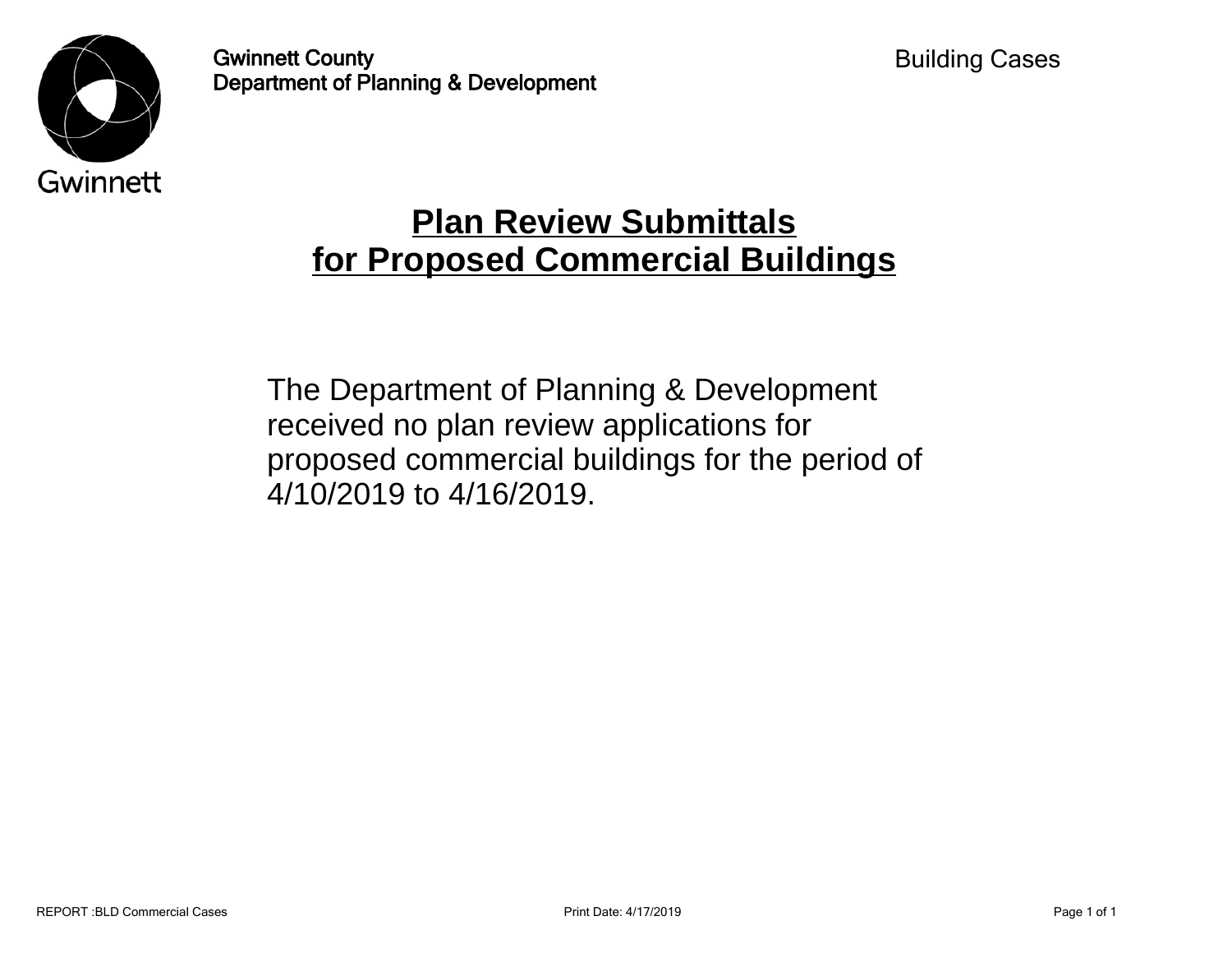

## Gwinnett County Department of Planning & Development

From 4/10/2019 to 4/16/2019

## Gwinnett

|                                 | <b>Commercial Development Permit</b>                                                                                                                                                                          |                     |                   |                                                                                                                                       |                                                                                                          |
|---------------------------------|---------------------------------------------------------------------------------------------------------------------------------------------------------------------------------------------------------------|---------------------|-------------------|---------------------------------------------------------------------------------------------------------------------------------------|----------------------------------------------------------------------------------------------------------|
|                                 | CASE NUMBER: CDP2019-00078                                                                                                                                                                                    |                     | CORNERS, GA 30092 | ADDRESS: 3400 ENGINEERING DR, PEACHTREE                                                                                               | <b>PROJECT : CORNERS FINE WINE &amp; SPIRITS</b>                                                         |
| <b>COMMISSION DIST: 2</b>       |                                                                                                                                                                                                               | TOTAL ACRES: 1.38   |                   | <b>DEVELOPER</b>                                                                                                                      | <b>DESIGNER</b>                                                                                          |
| PARCEL#: 6284 018               |                                                                                                                                                                                                               |                     |                   | <b>JOHN CURRY</b><br>CFW&S INVESTMENTS, LLC<br>4290 RIVERBOTTOM DRIVE<br>PEACHTREE CORNERS, GA 30092                                  | <b>RYAN FRITZ</b><br><b>COLUMBIA ENGINEERING</b><br>2862 BUFORD HIGHWAY<br>SUITE 200<br>DULUTH, GA 30096 |
| <b>CURRENT STATUS: RECEIVED</b> |                                                                                                                                                                                                               | NO. OF LOTS : N/A   |                   |                                                                                                                                       |                                                                                                          |
| RECEIVED ON: 4/10/2019          |                                                                                                                                                                                                               | PHASE: NA           |                   |                                                                                                                                       |                                                                                                          |
| UNIT: N/A                       |                                                                                                                                                                                                               | CITY LIMITS : Yes   |                   |                                                                                                                                       |                                                                                                          |
|                                 | PROJECT DESCRIPTION : CITY OF PEACHTREE CORNERS, CORNERS FINE WINE & SPIRITS, CBD PER RZ2015-006 AND SUP2015-005, NEW 9,925 SQ FT, 1 STORY, 1.38 ACRES, 0.88<br>DISTURBED ACRES, 27 NEW PARKING SPACES, SEWER |                     |                   |                                                                                                                                       |                                                                                                          |
| REVIEW TYPE: 10 Day Review      |                                                                                                                                                                                                               |                     |                   |                                                                                                                                       |                                                                                                          |
| METHOD RECEIVED: EDR            |                                                                                                                                                                                                               |                     |                   |                                                                                                                                       |                                                                                                          |
|                                 | CASE NUMBER: CDP2019-00079                                                                                                                                                                                    |                     |                   | ADDRESS: 205 DACULA RD, DACULA, GA 30019                                                                                              | PROJECT: GC PARK (DACULA PARK)                                                                           |
| <b>COMMISSION DIST: 3</b>       |                                                                                                                                                                                                               | TOTAL ACRES : 25.00 |                   | <b>DEVELOPER</b>                                                                                                                      | <b>DESIGNER</b>                                                                                          |
| PARCEL#: 5302A050               |                                                                                                                                                                                                               |                     |                   | <b>GLENN BOORMAN</b><br><b>GWINNETT COUNTY PARKS &amp;</b><br><b>RECREATION</b><br><b>75 LANGLEY DRIVE</b><br>LAWRENCEVILLE, GA 30046 | <b>ERIN WHITE</b><br>MCFARLAND-DYER & ASSOCIATES, INC.<br>4174 SILVER PEAK PARKWAY<br>SUWANEE, GA 30024  |
| <b>CURRENT STATUS: RECEIVED</b> |                                                                                                                                                                                                               | NO. OF LOTS : N/A   |                   |                                                                                                                                       |                                                                                                          |
| RECEIVED ON: 4/11/2019          |                                                                                                                                                                                                               | PHASE: NA           |                   |                                                                                                                                       |                                                                                                          |
| UNIT: N/A                       |                                                                                                                                                                                                               | CITY LIMITS : Yes   |                   |                                                                                                                                       |                                                                                                          |
| <b>SEWER</b>                    | PROJECT DESCRIPTION : CITY OF DACULA, GC PARK (DACULA PARK), MULTI PURPOSE FIELD CONVERSION AND SITE DEVELOPMENT, RA200, 25 ACRES, 3.37 DISTURBED ACRES,                                                      |                     |                   |                                                                                                                                       |                                                                                                          |
| REVIEW TYPE: 5 Day Review       |                                                                                                                                                                                                               |                     |                   |                                                                                                                                       |                                                                                                          |
| METHOD RECEIVED: EDR            |                                                                                                                                                                                                               |                     |                   |                                                                                                                                       |                                                                                                          |
| <b>TOTAL FOR:</b>               | <b>Commercial Development</b><br>Permit                                                                                                                                                                       | NO. OF CASES: 2     |                   | NO. OF LOTS: 0                                                                                                                        | <b>TOTAL ACRES: 26.38</b>                                                                                |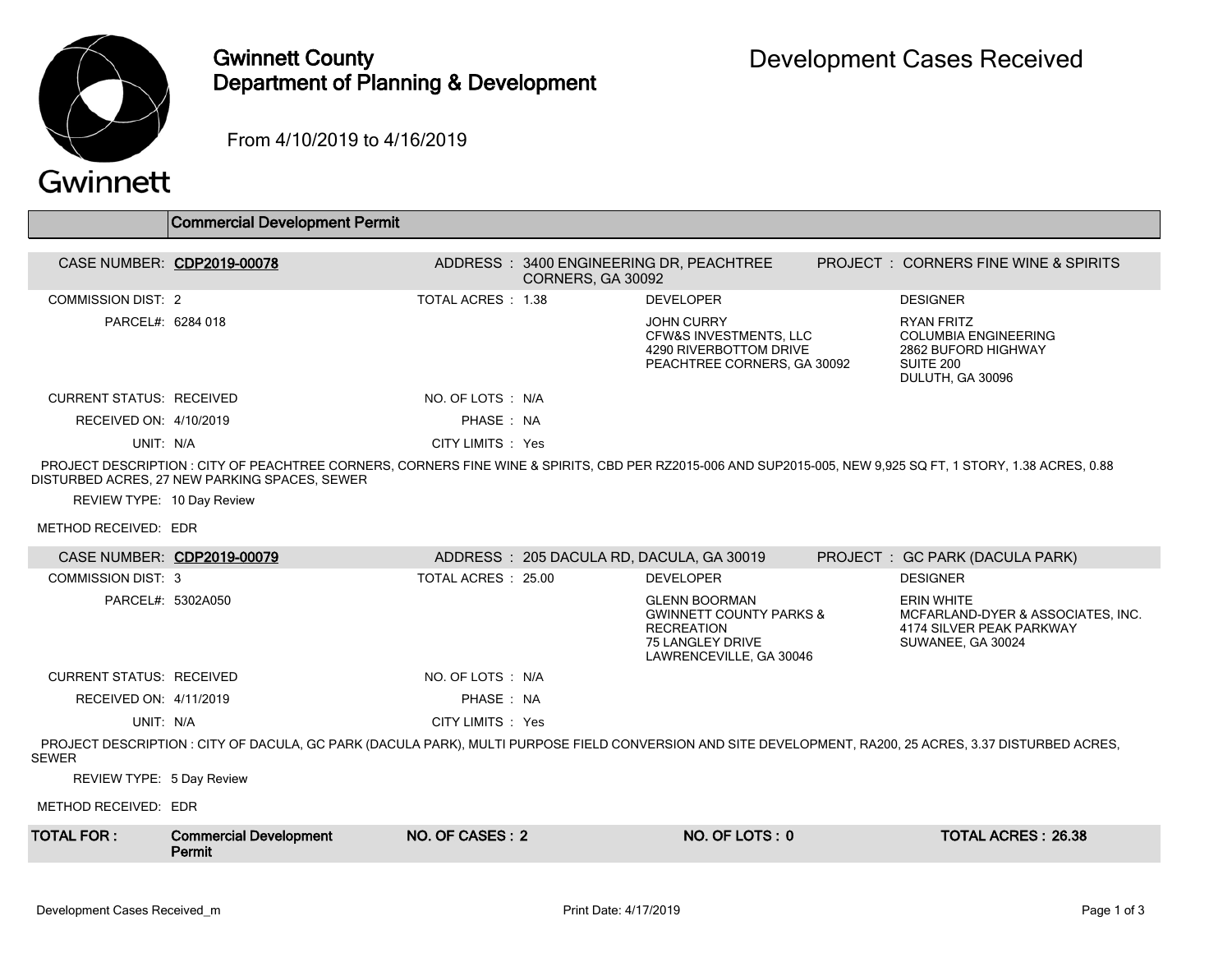|                                 | <b>Multifamily Development Permit</b>                                                                                                                           |                          |       |                                                                                                                     |                                                                                                                                              |
|---------------------------------|-----------------------------------------------------------------------------------------------------------------------------------------------------------------|--------------------------|-------|---------------------------------------------------------------------------------------------------------------------|----------------------------------------------------------------------------------------------------------------------------------------------|
|                                 | CASE NUMBER: MDP2019-00009                                                                                                                                      |                          | 30078 | ADDRESS: 3030 PARKSIDE CT, SNELLVILLE, GA                                                                           | PROJECT : PARKSIDE APARTMENTS (3030)                                                                                                         |
| <b>COMMISSION DIST: 3</b>       |                                                                                                                                                                 | TOTAL ACRES : 1.55       |       | <b>DEVELOPER</b>                                                                                                    | <b>DESIGNER</b>                                                                                                                              |
| PARCEL#: 5029 248               |                                                                                                                                                                 |                          |       | LYNN SMITH BAILEY RESTORATION<br>SMITH BAILEY RESTORATION<br>2450 EASTGATE PLACE<br>SUITE A<br>SNELLVILLE, GA 30078 | <b>SEATON SHEPHARD</b><br><b>GRANT SHEPHARD &amp; ASSOCIATES. INC.</b><br>735 LOGLEAF BOULEVARD<br>SUITE A<br>LAWRENCEVILLE, GA 30046        |
| <b>CURRENT STATUS: RECEIVED</b> |                                                                                                                                                                 | NO. OF LOTS:             |       |                                                                                                                     |                                                                                                                                              |
| RECEIVED ON: 4/16/2019          |                                                                                                                                                                 | PHASE: NA                |       |                                                                                                                     |                                                                                                                                              |
| UNIT: N/A                       |                                                                                                                                                                 | CITY LIMITS : Yes        |       |                                                                                                                     |                                                                                                                                              |
| <b>SEWER</b>                    | PROJECT DESCRIPTION : CITY OF SNELLVILLE, PARKSIDE APARTMENTS (3030), RM, NEW 13,200 SQ FT, 3 STORY, 1.5503 ACRES, 1.08 DISTURBED ACRES, 29 NEW PARKING SPACES, |                          |       |                                                                                                                     |                                                                                                                                              |
| REVIEW TYPE: 10 Day Review      |                                                                                                                                                                 |                          |       |                                                                                                                     |                                                                                                                                              |
| METHOD RECEIVED: EDR            |                                                                                                                                                                 |                          |       |                                                                                                                     |                                                                                                                                              |
|                                 | CASE NUMBER: MDP2019-00010                                                                                                                                      |                          | 30078 | ADDRESS: 3020 PARKSIDE CT, SNELLVILLE, GA                                                                           | PROJECT: PARKSIDE APARTMENTS (3020)                                                                                                          |
| <b>COMMISSION DIST: 3</b>       |                                                                                                                                                                 | TOTAL ACRES: 0.64        |       | <b>DEVELOPER</b>                                                                                                    | <b>DESIGNER</b>                                                                                                                              |
| PARCEL#: 5029 249               |                                                                                                                                                                 |                          |       | LYNN SMITH BAILEY RESTORATION<br>SMITH BAILEY RESTORATION<br>2450 EASTGATE PLACE<br>SUITE A<br>SNELLVILLE, GA 30078 | <b>SEATON SHEPHARD</b><br><b>GRANT SHEPHARD &amp; ASSOCIATES, INC.</b><br>735 LOGLEAF BOULEVARD<br>SUITE A<br>LAWRENCEVILLE, GA 30046        |
| <b>CURRENT STATUS: RECEIVED</b> |                                                                                                                                                                 | NO. OF LOTS:             |       |                                                                                                                     |                                                                                                                                              |
| RECEIVED ON: 4/16/2019          |                                                                                                                                                                 | PHASE: NA                |       |                                                                                                                     |                                                                                                                                              |
| UNIT: TWO                       |                                                                                                                                                                 | CITY LIMITS : Yes        |       |                                                                                                                     |                                                                                                                                              |
| <b>SEWER</b>                    | PROJECT DESCRIPTION : CITY OF SNELLVILLE, PARKSIDE APARTMENTS (3020), RM, NEW 8,811 SQ FT, 2 STORY, 0.644 ACRES, .29 DISTURBED ACRES, 14 NEW PARKING SPACES,    |                          |       |                                                                                                                     |                                                                                                                                              |
| REVIEW TYPE: 10 Day Review      |                                                                                                                                                                 |                          |       |                                                                                                                     |                                                                                                                                              |
| METHOD RECEIVED: EDR            |                                                                                                                                                                 |                          |       |                                                                                                                     |                                                                                                                                              |
|                                 | CASE NUMBER: MDP2019-00011                                                                                                                                      |                          | 30078 | ADDRESS: 3010 PARKSIDE CT, SNELLVILLE, GA                                                                           | PROJECT : PARKSIDE APARTMENTS (3010)                                                                                                         |
| <b>COMMISSION DIST: 3</b>       |                                                                                                                                                                 | <b>TOTAL ACRES: 0.64</b> |       | <b>DEVELOPER</b>                                                                                                    | <b>DESIGNER</b>                                                                                                                              |
| PARCEL#: 5029 250               |                                                                                                                                                                 |                          |       | LYNN SMITH BAILEY RESTORATION<br>SMITH BAILEY RESTORATION<br>2450 EASTGATE PLACE<br>SUITE A<br>SNELLVILLE, GA 30078 | <b>SEATON SHEPHARD</b><br><b>GRANT SHEPHARD &amp; ASSOCIATES, INC.</b><br>735 LOGLEAF BOULEVARD<br><b>SUITE A</b><br>LAWRENCEVILLE, GA 30046 |
| <b>CURRENT STATUS: RECEIVED</b> |                                                                                                                                                                 | NO. OF LOTS:             |       |                                                                                                                     |                                                                                                                                              |